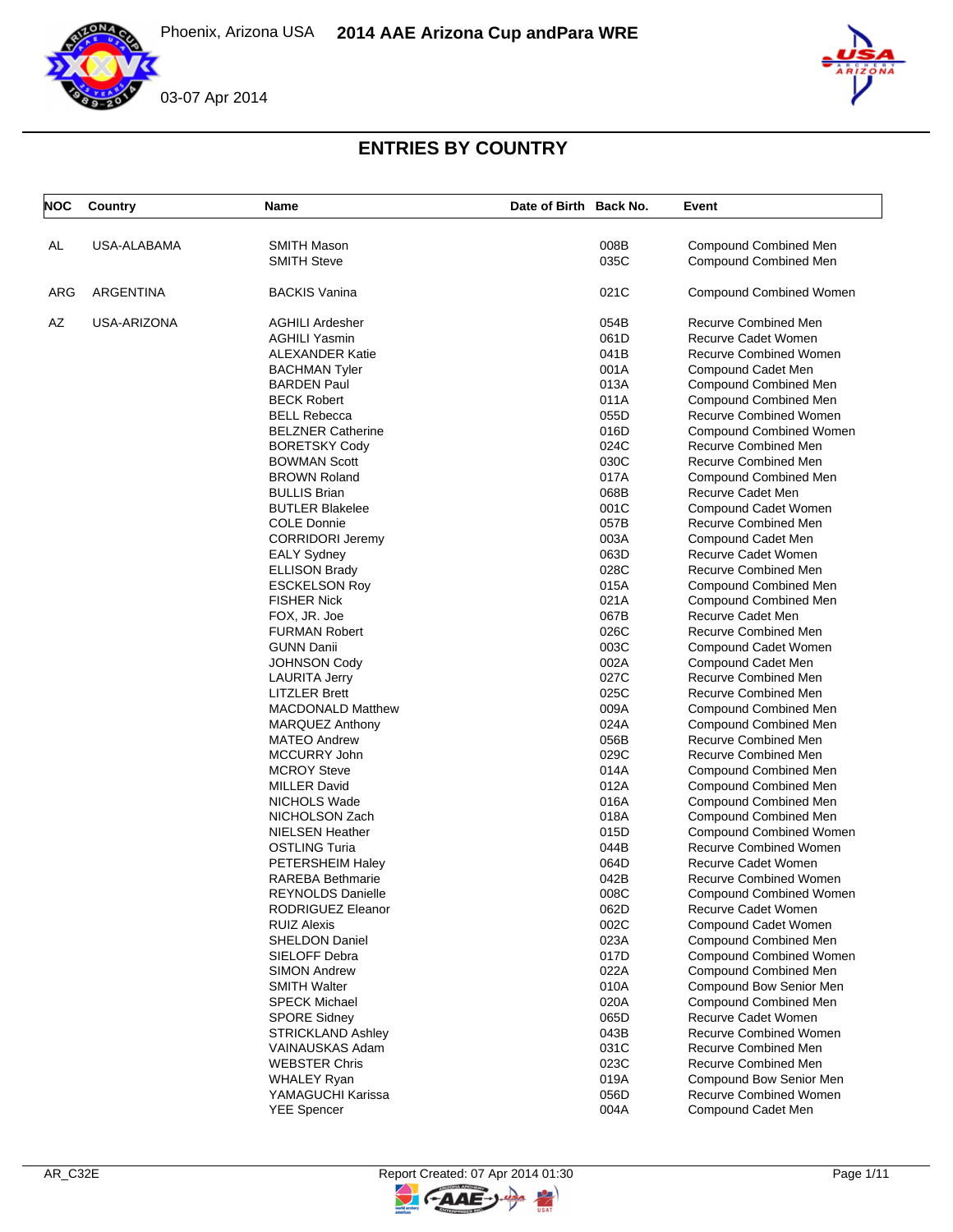



| <b>NOC</b> | Country                | Name                           | Date of Birth Back No. |      | Event                                             |
|------------|------------------------|--------------------------------|------------------------|------|---------------------------------------------------|
|            |                        |                                |                        |      |                                                   |
| <b>BAR</b> | <b>BARBADOS</b>        | <b>FIELD Brandon</b>           |                        | 042B | Recurve Combined Men                              |
|            |                        | <b>HAGLEY Dwight</b>           |                        | 041B | Recurve Combined Men                              |
|            |                        | <b>MAHABIR Raveena</b>         |                        | 054A | <b>Recurve Combined Women</b>                     |
|            |                        | <b>MORRIS Carin</b>            |                        | 020C | <b>Compound Combined Women</b>                    |
|            |                        | <b>MORRIS Richard</b>          |                        | 039B | <b>Recurve Combined Men</b>                       |
|            |                        | <b>SMITH Kirk</b>              |                        | 037C | <b>Compound Combined Men</b>                      |
| <b>BC</b>  | MEXICO-BAJA CALIFORNIA | <b>ALFARO Luis</b>             |                        | 032A | Compound Combined Men                             |
|            |                        | <b>ARELLANO Humberto</b>       |                        | 062D | Recurve Cadet Men                                 |
|            |                        | <b>BARRAGAN Victor</b>         |                        | 063D | Recurve Cadet Men                                 |
|            |                        | <b>CANO Carolina</b>           |                        | 067B | Recurve Cadet Women                               |
|            |                        | CASTILLO CRUZ Jaime Luis       |                        | 047A | <b>Recurve Combined Men</b>                       |
|            |                        | CASTRO CASTAÑEDA Emely Joselin |                        | 005A | Compound Cadet Women                              |
|            |                        | <b>CASTRO Jesus</b>            |                        | 061D | Recurve Cadet Men                                 |
|            |                        | <b>CASTRO Luis</b>             |                        | 003C | Compound Cadet Men                                |
|            |                        | <b>CHONG Josue</b>             |                        | 001C | Compound Cadet Men                                |
|            |                        | <b>ESTRADA Carolina</b>        |                        | 002A | Compound Cadet Women                              |
|            |                        | <b>FIGUEROA Mario</b>          |                        | 065D | Recurve Cadet Men                                 |
|            |                        | <b>GURROLA Osvaldo</b>         |                        | 048A | Recurve Combined Men                              |
|            |                        | <b>HERNANDEZ Ana Paulina</b>   |                        | 003A | Compound Cadet Women                              |
|            |                        | LOPEZ Andrea                   |                        | 066B | Recurve Cadet Women                               |
|            |                        | LOPEZ GALLO Humberto           |                        | 007A | <b>Compound Combined Men</b>                      |
|            |                        | LOPEZ Tania                    |                        | 016C | <b>Compound Combined Women</b>                    |
|            |                        | <b>MARIN Javier</b>            |                        | 008A | <b>Compound Combined Men</b>                      |
|            |                        | <b>MARQUEZ Fernando</b>        |                        | 007C | <b>Compound Combined Men</b>                      |
|            |                        | <b>MARQUEZ Rebeca</b>          |                        | 069B | <b>Recurve Cadet Women</b>                        |
|            |                        | <b>MORENO Karen</b>            |                        | 004A | Compound Cadet Women                              |
|            |                        | <b>ORIHUELA Gabriel</b>        |                        | 002C | Compound Cadet Men                                |
|            |                        | <b>OVIEDO Salvador</b>         |                        | 004C | Compound Bow Cadet Men                            |
|            |                        | PAREDES Samantha               |                        | 001A | Compound Cadet Women                              |
|            |                        | <b>PEREZ Gabriel</b>           |                        | 064D | <b>Recurve Cadet Men</b>                          |
|            |                        | RODRIGUEZ Cuauhtemoc           |                        | 033A | Compound Combined Men                             |
|            |                        | <b>SALINAS Stephanie</b>       |                        | 015C | <b>Compound Combined Women</b>                    |
|            |                        | SANTACRUZ Carmen               |                        | 014B | <b>Compound Combined Women</b>                    |
|            |                        | <b>URIARTE Pablo</b>           |                        | 054C | Recurve Combined Men                              |
|            |                        | <b>URIAS Gerardo</b>           |                        | 031A | Compound Combined Men                             |
|            |                        | <b>VALADEZ Luis</b>            |                        | 008C | Compound Combined Men                             |
|            |                        | <b>VILLA Ana-Karen</b>         |                        | 068B | Recurve Cadet Women                               |
|            |                        | <b>VILLEGAS Luz</b>            |                        | 008A | <b>Compound Combined Women</b>                    |
| <b>BRA</b> | <b>BRAZIL</b>          | <b>LAYOLLE Patricia</b>        |                        | 052B | Recurve Combined Women, Recurve Open Women - Para |
|            |                        | <b>REZENDE Luciano</b>         |                        | 044B | Recurve Open Men - Para, Recurve Combined Men     |
|            |                        | <b>SANTOS Magdiel</b>          |                        | 043A | <b>Recurve Combined Men</b>                       |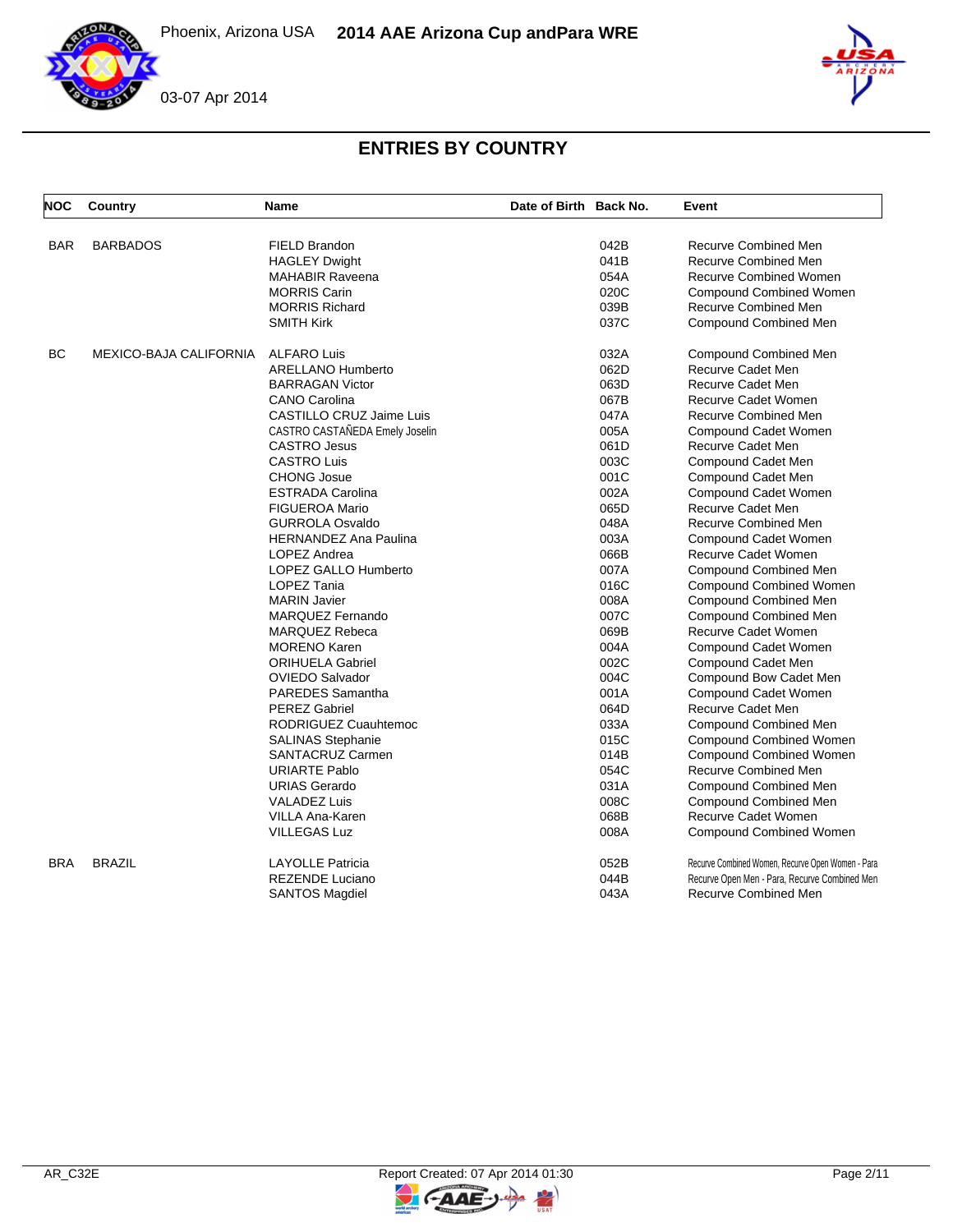



| <b>NOC</b> | Country               | <b>Name</b>               | Date of Birth Back No. |      | Event                                               |
|------------|-----------------------|---------------------------|------------------------|------|-----------------------------------------------------|
| СA         | <b>USA-CALIFORNIA</b> | AHN Jenna                 |                        | 057C | <b>Recurve Combined Women</b>                       |
|            |                       | <b>ALLEN Brent</b>        |                        | 040A | <b>Recurve Combined Men</b>                         |
|            |                       | <b>ARCEO Arsi</b>         |                        | 034A | <b>Recurve Combined Men</b>                         |
|            |                       | <b>BOONE Ahnika</b>       |                        | 042A | <b>Recurve Combined Women</b>                       |
|            |                       | <b>BRADLEY Angela</b>     |                        | 012B | <b>Compound Combined Women</b>                      |
|            |                       | <b>BURNS Mina</b>         |                        | 065C | Recurve Cadet Women                                 |
|            |                       |                           |                        |      |                                                     |
|            |                       | CAIOPOULOS Athena         |                        | 003D | <b>Compound Cadet Women</b>                         |
|            |                       | <b>CHAN Harrison</b>      |                        | 041A | Recurve Combined Men                                |
|            |                       | <b>CHAN Nicole</b>        |                        | 068C | Recurve Cadet Women                                 |
|            |                       | <b>CHANG Sean</b>         |                        | 073A | Recurve Cadet Men                                   |
|            |                       | CHAVEZ Martha             |                        | 011B | Compound Combined Women, Compound Open Women - Para |
|            |                       | <b>CHO Elliot</b>         |                        | 061C | Recurve Cadet Men                                   |
|            |                       | CHOI Brandon              |                        | 066A | Recurve Cadet Men                                   |
|            |                       | <b>CHOI Matthew</b>       |                        | 064A | Recurve Cadet Men                                   |
|            |                       | CHOO Young Joo            |                        | 074C | Recurve Cadet Women                                 |
|            |                       | CHUNG Hye sim             |                        | 064C | Recurve Cadet Women                                 |
|            |                       | <b>CLAMON Lauren</b>      |                        | 057A | <b>Recurve Combined Women</b>                       |
|            |                       | <b>CODAY Bill</b>         |                        | 013C | Compound Combined Men                               |
|            |                       | <b>CONLEY Hunter</b>      |                        | 062B | Recurve Cadet Men                                   |
|            |                       | CUNNINGHAM, JR. Daniel    |                        | 058A | <b>Recurve Combined Men</b>                         |
|            |                       | <b>DACUAG Harry</b>       |                        | 030A | Recurve Combined Men                                |
|            |                       | DUNAWAY Alanna            |                        | 011C | <b>Compound Combined Women</b>                      |
|            |                       | <b>FABRY Jeff</b>         |                        | 015B | Compound - W1- Para, Compound Combined Men          |
|            |                       | <b>FANCHIN Joe</b>        |                        | 023A | Recurve Combined Men                                |
|            |                       | <b>FERKO Kate</b>         |                        | 061A | Recurve Cadet Women                                 |
|            |                       | <b>FLYNN Brendan</b>      |                        | 073C | Recurve Cadet Men                                   |
|            |                       | <b>GADDAMADUGU Pranav</b> |                        | 070A | Recurve Cadet Men                                   |
|            |                       | <b>GARCES Joe</b>         |                        | 028A | Recurve Bow Senior Men                              |
|            |                       |                           |                        |      | <b>Recurve Combined Men</b>                         |
|            |                       | <b>GARRETT Zach</b>       |                        | 025A |                                                     |
|            |                       | <b>GHIZZI Roberto</b>     |                        | 033A | <b>Recurve Combined Men</b>                         |
|            |                       | HAN Isaac                 |                        | 068A | Recurve Cadet Men                                   |
|            |                       | <b>HAN Jenny</b>          |                        | 055A | <b>Recurve Combined Women</b>                       |
|            |                       | <b>HESS D Arce</b>        |                        | 009C | Compound Combined Women                             |
|            |                       | <b>HUNTON Irina</b>       |                        | 045A | <b>Recurve Combined Women</b>                       |
|            |                       | <b>HWANG Angella</b>      |                        | 065A | Recurve Cadet Women                                 |
|            |                       | <b>JEONG Yena</b>         |                        | 067C | <b>Recurve Bow Cadet Women</b>                      |
|            |                       | <b>KALAL Matthew</b>      |                        | 032A | <b>Recurve Combined Men</b>                         |
|            |                       | <b>KALE Nick</b>          |                        | 024A | <b>Recurve Combined Men</b>                         |
|            |                       | <b>KANG JoonHee Ariel</b> |                        | 066C | <b>Recurve Cadet Women</b>                          |
|            |                       | <b>KANG Matthew</b>       |                        | 072C | Recurve Cadet Men                                   |
|            |                       | <b>KAZAMA Daisuke</b>     |                        | 027A | <b>Recurve Combined Men</b>                         |
|            |                       | <b>KELLY Connor</b>       |                        | 009C | Compound Combined Men                               |
|            |                       | KELLY Joshua              |                        | 065C | Recurve Cadet Men                                   |
|            |                       | <b>KIM Christine</b>      |                        | 064A | Recurve Cadet Women                                 |
|            |                       | <b>KIM Daniel</b>         |                        | 071C | Recurve Cadet Men                                   |
|            |                       | <b>KIM Diana</b>          |                        | 072A | Recurve Cadet Women                                 |
|            |                       | KIM Erika                 |                        | 066A | Recurve Cadet Women                                 |
|            |                       | <b>KIM Geun</b>           |                        | 069C | Recurve Cadet Men                                   |
|            |                       | <b>KIM Grace</b>          |                        | 074A | Recurve Cadet Women                                 |
|            |                       | KIM Jin                   |                        | 055B | Recurve Combined Men                                |
|            |                       | <b>KIM Julie</b>          |                        | 063A | Recurve Cadet Women                                 |
|            |                       | <b>KIM Michelle</b>       |                        | 069A | Recurve Cadet Women                                 |
|            |                       |                           |                        |      |                                                     |
|            |                       | <b>KIM Minsoo</b>         |                        | 070C | Recurve Cadet Men                                   |
|            |                       | <b>KIM Rachael</b>        |                        | 067A | Recurve Cadet Women                                 |
|            |                       | <b>KIM Stephanie</b>      |                        | 058A | <b>Recurve Combined Women</b>                       |
|            |                       | <b>KLYMKO</b> Friedhelm   |                        | 026A | Recurve Combined Men                                |
|            |                       | <b>LEE Albert</b>         |                        | 061B | Recurve Cadet Men                                   |
|            |                       | <b>LEE David</b>          |                        | 067C | Recurve Cadet Men                                   |
|            |                       | LEE Je-Oh (Daniel)        |                        | 062C | Recurve Cadet Men                                   |

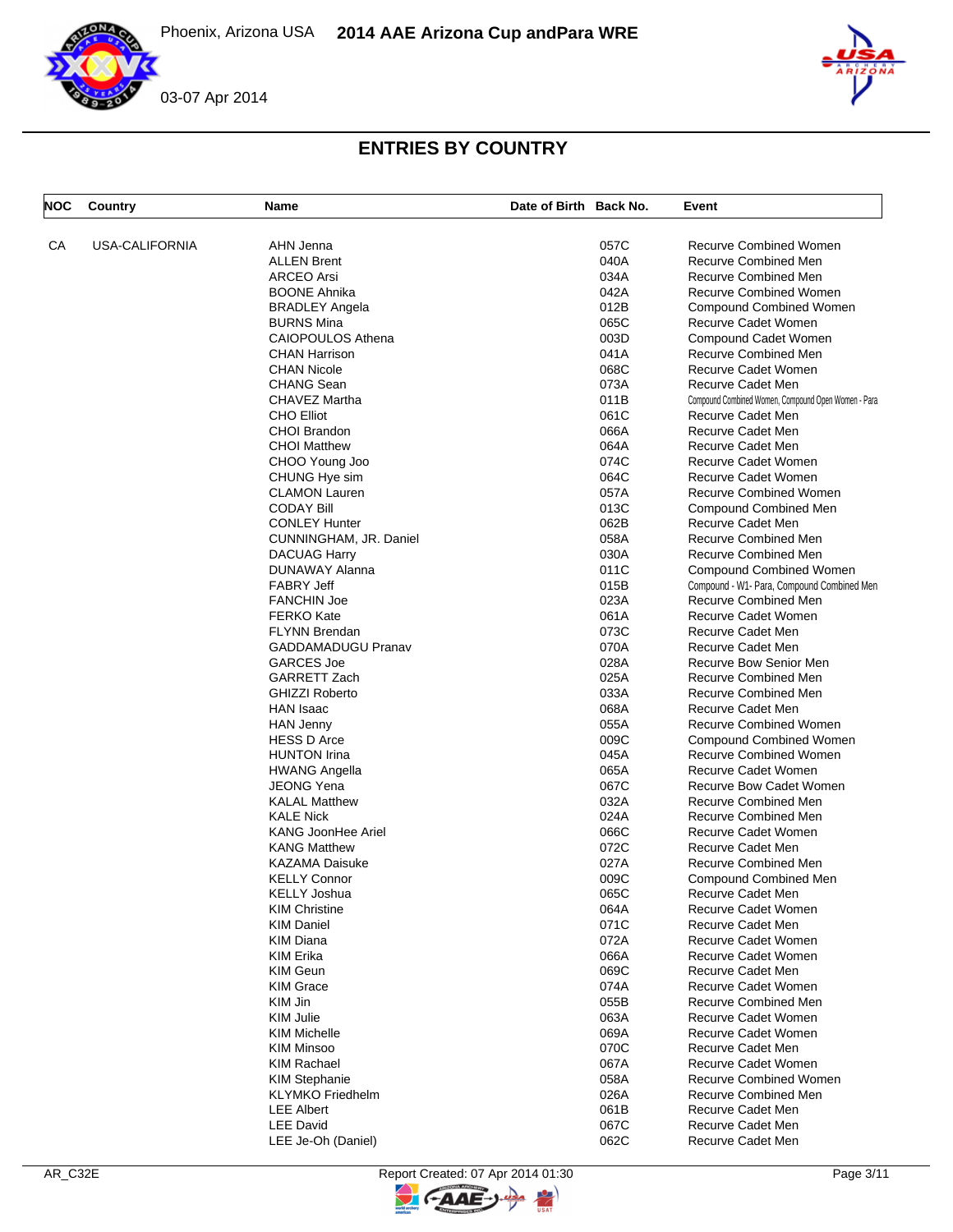



| NOC | Country | Name                        | Date of Birth Back No. |      | Event                         |
|-----|---------|-----------------------------|------------------------|------|-------------------------------|
|     |         | LEE Ji Dam                  |                        | 064C | Recurve Cadet Men             |
|     |         | LEE Jie-Ae                  |                        | 063C | Recurve Cadet Women           |
|     |         | <b>LEE Kenn</b>             |                        | 072A | Recurve Cadet Men             |
|     |         | <b>LEE Yeseulmi</b>         |                        | 060A | <b>Recurve Combined Women</b> |
|     |         | LI Linus                    |                        | 062A | Recurve Cadet Men             |
|     |         | <b>LIM Rebecca</b>          |                        | 062C | Recurve Cadet Women           |
|     |         | LUND Bryan                  |                        | 036A | <b>Recurve Combined Men</b>   |
|     |         | <b>MAITLAND Pamela</b>      |                        | 043A | <b>Recurve Combined Women</b> |
|     |         | <b>MCLAUGHLIN Daniel</b>    |                        | 044A | Recurve Combined Men          |
|     |         | MCLAUGHLIN Sean             |                        | 029A | Recurve Combined Men          |
|     |         | <b>MIN Songhee</b>          |                        | 071C | Recurve Cadet Women           |
|     |         | <b>MISCIONE Anna</b>        |                        | 056A | <b>Recurve Combined Women</b> |
|     |         | <b>MURPHY Rachael</b>       |                        | 041A | <b>Recurve Combined Women</b> |
|     |         | NITTA Kent                  |                        | 056A | Recurve Combined Men          |
|     |         | NUNNA Tanay                 |                        | 066C | Recurve Cadet Men             |
|     |         | OH Benjamin                 |                        | 067A | Recurve Cadet Men             |
|     |         | OHLENDORF Jake              |                        | 063C | Recurve Cadet Men             |
|     |         | PAGUIA Raymond              |                        | 045A | Recurve Combined Men          |
|     |         |                             |                        | 071A |                               |
|     |         | <b>PAN Katherine</b>        |                        |      | Recurve Cadet Women           |
|     |         | PAN, JR. Patrick            |                        | 065A | Recurve Cadet Men             |
|     |         | <b>PARK Alice</b>           |                        | 069C | Recurve Cadet Women           |
|     |         | <b>PARK Danielle</b>        |                        | 070C | Recurve Cadet Women           |
|     |         | <b>PARK David</b>           |                        | 055A | Recurve Combined Men          |
|     |         | PARK Jiah                   |                        | 059A | <b>Recurve Combined Women</b> |
|     |         | <b>PARK Kenneth</b>         |                        | 059A | Recurve Bow Junior Men        |
|     |         | <b>PARK Nathan</b>          |                        | 063A | Recurve Cadet Men             |
|     |         | <b>PARK Sean</b>            |                        | 069A | Recurve Cadet Men             |
|     |         | <b>PLUMEAU Chris</b>        |                        | 057A | Recurve Bow Junior Men        |
|     |         | POOLE Greg                  |                        | 010C | Compound Combined Men         |
|     |         | PRITCHARD Lanola            |                        | 046A | <b>Recurve Combined Women</b> |
|     |         | RYU Kwang Hyun              |                        | 061A | Recurve Cadet Men             |
|     |         | <b>SHAW Jeremy</b>          |                        | 007D | Compound Combined Men         |
|     |         | <b>SHIN Andrew</b>          |                        | 056C | Recurve Combined Men          |
|     |         | <b>SHIN Clare</b>           |                        | 072C | Recurve Cadet Women           |
|     |         | SIM Suzanna                 |                        | 068A | Recurve Cadet Women           |
|     |         | SMITH Josh                  |                        | 031A | Recurve Combined Men          |
|     |         | SON Young Woo               |                        | 054A | Recurve Combined Men          |
|     |         | <b>STROUD Branduin</b>      |                        | 044A | <b>Recurve Combined Women</b> |
|     |         | <b>SUH Candace</b>          |                        | 073C | Recurve Cadet Women           |
|     |         | <b>SUK Andrew</b>           |                        | 071A | Recurve Cadet Men             |
|     |         | <b>TAMAYO Amanda</b>        |                        | 061C | Recurve Cadet Women           |
|     |         | <b>TANIGUCHI Sonia Mayu</b> |                        | 007B | Compound Combined Women       |
|     |         | <b>TODISCO Andrew</b>       |                        | 011C | <b>Compound Combined Men</b>  |
|     |         |                             |                        |      |                               |
|     |         | <b>TURONEK Philippa</b>     |                        | 049A | <b>Recurve Combined Women</b> |
|     |         | VACCARELLO Jason            |                        | 046A | Recurve Combined Men          |
|     |         | <b>WOLF Cassandra</b>       |                        | 047A | <b>Recurve Combined Women</b> |
|     |         | YAMAGUCHI Nathan            |                        | 042A | Recurve Combined Men          |
|     |         | YON Elina                   |                        | 070A | Recurve Cadet Women           |
|     |         | <b>YON Iris</b>             |                        | 055C | <b>Recurve Combined Women</b> |
|     |         | YOO Joyce                   |                        | 062A | Recurve Cadet Women           |
|     |         | <b>YOON Elizabeth</b>       |                        | 056C | Recurve Bow Junior Women      |
|     |         | <b>YU Aileen</b>            |                        | 073A | Recurve Cadet Women           |
|     |         |                             |                        |      |                               |
|     |         | <b>YUN Samuel</b>           |                        | 068C | Recurve Cadet Men             |
|     |         | ZAMANINEJAD Reza            |                        | 012C | Compound Combined Men         |

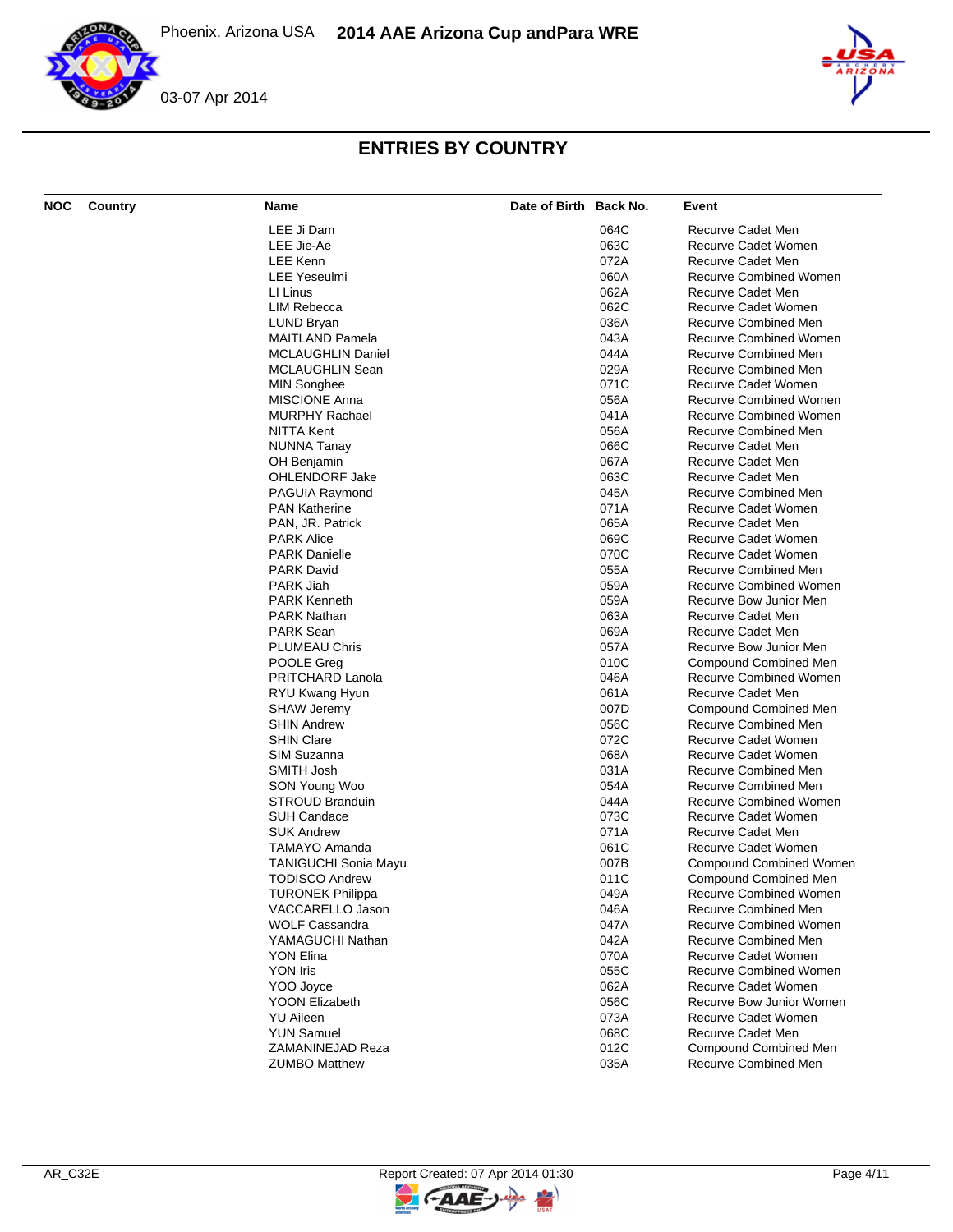

| <b>NOC</b> | Country           | <b>Name</b>                        | Date of Birth Back No. |      | Event                                               |
|------------|-------------------|------------------------------------|------------------------|------|-----------------------------------------------------|
| CAN        | <b>CANADA</b>     | <b>ARSENAULT Phil</b>              |                        | 033C | Recurve Combined Men                                |
|            |                   | <b>BENOIT William</b>              |                        | 002D | Compound Cadet Men                                  |
|            |                   | <b>BRAYFORD Kevin</b>              |                        | 017C | <b>Compound Combined Men</b>                        |
|            |                   |                                    |                        |      | <b>Recurve Combined Women</b>                       |
|            |                   | <b>CHÉNIER Virginie</b>            |                        | 059B |                                                     |
|            |                   | <b>DENYS Alec</b>                  |                        | 017B | Compound Open Men - Para, Compound Combined Men     |
|            |                   | <b>DUENAS CrispIn</b>              |                        | 032C | Recurve Combined Men                                |
|            |                   | <b>EVANS Kevin</b>                 |                        | 019B | Compound Open Men - Para, Compound Combined Men     |
|            |                   | GROSZKO Dawn                       |                        | 010C | <b>Compound Combined Women</b>                      |
|            |                   | <b>HEILANDT Matt</b>               |                        | 035C | Recurve Combined Men                                |
|            |                   | <b>HUDSON Robert</b>               |                        | 016B | Compound Open Men - Para, Compound Combined Men     |
|            |                   | <b>JOHNSON Brittany</b>            |                        | 007A | <b>Compound Combined Women</b>                      |
|            |                   | <b>JOHNSON Elaine</b>              |                        | 009B | <b>Compound Combined Women</b>                      |
|            |                   | <b>LEE Vanessa</b>                 |                        | 050A | <b>Recurve Combined Women</b>                       |
|            |                   | MACDONALD Hugh                     |                        | 034C | Recurve Combined Men                                |
|            |                   | <b>MARTIN Jim</b>                  |                        | 015C | Compound Combined Men                               |
|            |                   | <b>MORAN Tristan</b>               |                        | 001D |                                                     |
|            |                   |                                    |                        |      | Compound Cadet Men                                  |
|            |                   | <b>MORRIS Tricia</b>               |                        | 012C | Compound Combined Women                             |
|            |                   | <b>MURPHY Norbert</b>              |                        | 018B | Compound - W1- Para, Compound Combined Men          |
|            |                   | ROUSSEAU Simon                     |                        | 016C | <b>Compound Combined Men</b>                        |
|            |                   | THIFFEAULT PICARD Georcy-Stéphanie |                        | 051A | Recurve Combined Women                              |
|            |                   | <b>TREMBLAY Lyne</b>               |                        | 010B | Compound Combined Women, Compound Open Women - Para |
|            |                   | VAN NEST Karen                     |                        | 013B | Compound Combined Women, Compound Open Women - Para |
| CН         | MEXICO-COAHUILA   | <b>ADAME David</b>                 |                        | 073D | Recurve Cadet Men                                   |
|            |                   | <b>ANCIRA Victor</b>               |                        | 074D | Recurve Cadet Men                                   |
|            |                   | DE LA GARZA Armando                |                        | 008D | Compound Cadet Men                                  |
|            |                   | DEL BOSQUE Jose G                  |                        | 026B | Compound Cadet Men                                  |
|            |                   | <b>GONZALES Ricardo</b>            |                        | 004B | Compound Cadet Men                                  |
|            |                   | <b>INFANTE Luis Esteban</b>        |                        | 055D | Recurve Combined Men                                |
|            |                   | <b>MARTINEZ Enrique</b>            |                        | 014C | Compound Combined Men                               |
|            |                   | VAZQUEZ Ana Paula                  |                        | 006B | Compound Cadet Women                                |
| CO         | USA-COLORADO      | <b>BLAZEK Allie</b>                |                        | 001D | Compound Cadet Women                                |
|            |                   | <b>CRITES Byron</b>                |                        | 035B | Recurve Combined Men                                |
|            |                   | DAVIS Adam                         |                        | 037B | Recurve Combined Men                                |
|            |                   |                                    |                        |      |                                                     |
|            |                   | DEMARCO Max                        |                        | 002B | Compound Cadet Men                                  |
|            |                   | <b>HENSON Tony</b>                 |                        | 036B | Recurve Combined Men                                |
|            |                   | <b>MILLER Caleb</b>                |                        | 058B | <b>Recurve Combined Men</b>                         |
|            |                   | PELLEGRINO William                 |                        | 034C | Compound Combined Men                               |
|            |                   | <b>TAYLOR Samantha</b>             |                        | 002D | Compound Cadet Women                                |
|            |                   | <b>TWOMBLY Gregory</b>             |                        | 038B | Recurve Combined Men                                |
|            |                   | <b>WARDRIP Jason</b>               |                        | 033C | Compound Combined Men                               |
|            |                   | <b>WHITE Samuel</b>                |                        | 001B | Compound Bow Cadet Men                              |
| COL        | <b>COLOMBIA</b>   | <b>CARDONA Camilo</b>              |                        | 028B | Compound Combined Men                               |
|            |                   | <b>GARCIA Hector</b>               |                        | 038C | Recurve Combined Men                                |
|            |                   | LOPEZ Sara                         |                        | 019D | <b>Compound Combined Women</b>                      |
|            |                   | <b>MARCEN Maja</b>                 |                        | 020A | <b>Compound Combined Women</b>                      |
|            |                   | <b>OSPINA Jose Carlos</b>          |                        | 027A | Compound Combined Men                               |
|            |                   | PACHECO Daniel                     |                        | 041C | Recurve Combined Men                                |
|            |                   | <b>RENDON Ana Maria</b>            |                        | 049B | <b>Recurve Combined Women</b>                       |
|            |                   | <b>TORRES Diego</b>                |                        | 040C | <b>Recurve Combined Men</b>                         |
| <b>CRC</b> | <b>COSTA RICA</b> | BERMÚDEZ Gloriana                  |                        | 050B | <b>Recurve Combined Women</b>                       |
|            |                   | JIMÉNEZ Rubén                      |                        | 039C | <b>Recurve Combined Men</b>                         |
|            |                   |                                    |                        |      |                                                     |
|            |                   | <b>RUIZ Gustavo</b>                |                        | 029B | <b>Compound Combined Men</b>                        |

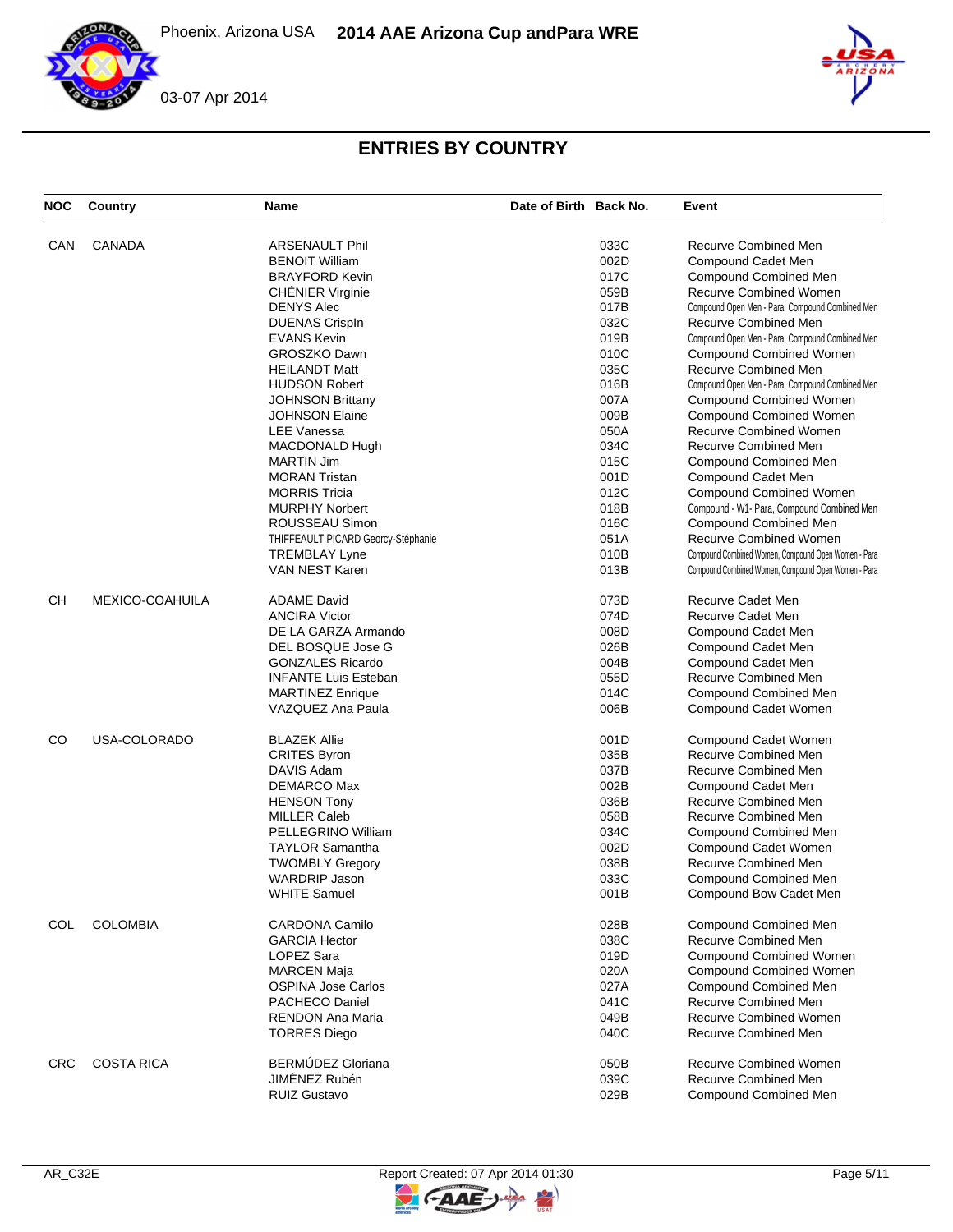





| <b>NOC</b> | Country              | <b>Name</b>                   | Date of Birth Back No. | Event                                             |
|------------|----------------------|-------------------------------|------------------------|---------------------------------------------------|
| <b>CT</b>  | USA-CONNECTICUT      | <b>BRUSH Tyler</b>            | 006B                   | <b>Compound Combined Men</b>                      |
|            |                      | <b>GAUVIN Crystal</b>         | 020B                   | <b>Compound Combined Women</b>                    |
|            |                      | <b>GAUVIN Rich</b>            | 046D                   | Recurve Combined Men                              |
|            |                      | JOHNSON Richard               | 045D                   | <b>Recurve Combined Men</b>                       |
| DEN        | <b>DENMARK</b>       | JEREMIASSEN Henny             | 052C                   | <b>Recurve Combined Women</b>                     |
|            |                      | <b>THORKILDSEN Steffen</b>    | 051B                   | <b>Recurve Combined Men</b>                       |
| DF         | <b>MEXICO-DF</b>     | CANO MENDEZ Jose Antonio      | 057D                   | Recurve Combined Men                              |
| <b>ESA</b> | EL SALVADOR          | <b>HERNANDEZ Roberto</b>      | 039B                   | Compound Combined Men                             |
|            |                      | <b>UMANZOR Marisol</b>        | 019B                   | <b>Compound Combined Women</b>                    |
| <b>FIN</b> | <b>FINLAND</b>       | <b>ANTONIOS Jean-Pierre</b>   | 033B                   | Compound - W1- Para, Compound Combined Men        |
| FL         | USA-FLORIDA          | <b>HALL John</b>              | 052C                   | <b>Recurve Combined Men</b>                       |
|            |                      | HARRIS Emma                   | 074B                   | Recurve Cadet Women                               |
|            |                      | OLIVER Ryan                   | 069D                   | <b>Recurve Cadet Men</b>                          |
|            |                      | PETITT Meagan                 | 005C                   | Compound Cadet Women                              |
|            |                      | RAMIREZ Angel                 | 019D                   | Compound Combined Men                             |
|            |                      | RAMIREZ Angelica              | 008B                   | <b>Compound Combined Women</b>                    |
|            |                      | <b>SHELBY Andre</b>           | 025B                   | Compound Open Men - Para, Compound Combined Men   |
| <b>FRA</b> | <b>FRANCE</b>        | <b>AUBERT Thomas</b>          | 052B                   | Recurve Combined Men                              |
|            |                      | DELOCHE Pierre-Julien         | 039A                   | <b>Compound Combined Men</b>                      |
|            |                      | <b>DODEMONT Sophie</b>        | 017B                   | <b>Compound Combined Women</b>                    |
|            |                      | <b>GALLIFET Thomas</b>        | 047B                   | Recurve Combined Men                              |
|            |                      | LEBECQUE Pascale              | 018A                   | Compound Combined Women                           |
| GА         | USA-GEORGIA          | <b>BALDOWSKI S. Phillip</b>   | 049C                   | Recurve Combined Men                              |
|            |                      | <b>FORD Lee</b>               | 051B                   | Recurve Combined Women, Recurve Open Women - Para |
|            |                      | <b>GRANT Sydney</b>           | 006A                   | Compound Cadet Women                              |
|            |                      | <b>LUMAN Chris</b>            | 058D                   | Recurve Bow Junior Men                            |
|            |                      | <b>PATTON Edward Jr</b>       |                        | <b>Recurve Combined Men</b>                       |
|            |                      | <b>PELTON Cassandra</b>       | 058C                   | <b>Recurve Combined Women</b>                     |
| <b>GBR</b> | <b>GREAT BRITAIN</b> | <b>ALEXANDER Malcolm</b>      | 050C                   | Recurve Combined Men                              |
|            |                      | <b>HIRST Curtis</b>           | 070D                   | Recurve Cadet Men                                 |
|            |                      | <b>HIRST Fiona</b>            | 053A                   | <b>Recurve Combined Women</b>                     |
| <b>GUA</b> | <b>GUATEMALA</b>     | <b>BARILLAS Julio</b>         | 043C                   | <b>Recurve Combined Men</b>                       |
|            |                      | <b>CASTRO Diego</b>           | 042C                   | Recurve Combined Men                              |
|            |                      | CORDERO Arturo                | 030D                   | Compound Combined Men                             |
|            |                      | <b>MARTINEZ Diana</b>         | 019A                   | <b>Compound Combined Women</b>                    |
|            |                      | PAIZ Maria Andre              | 049D                   | Recurve Combined Women                            |
|            |                      | PAIZ Rafael                   | 029D                   | Compound Combined Men                             |
|            |                      | <b>PARRILLA Olmo</b>          | 044C                   | Recurve Combined Men                              |
|            |                      | <b>RAMILA Gabriel</b>         | 028D                   | Compound Combined Men                             |
|            |                      | <b>ROMERO Regina</b>          | 060C                   | <b>Recurve Combined Women</b>                     |
|            |                      | VALENCIA Yesenia              | 050D                   | <b>Recurve Combined Women</b>                     |
| HG         | MEXICO-HIDALGO       | <b>BULOS Lourdes</b>          | 072D                   | Recurve Cadet Women                               |
|            |                      | <b>CRUZ REYEZ Jose Miquel</b> | 056D                   | <b>Recurve Combined Men</b>                       |
|            |                      | <b>ZAMORA Oldair</b>          | 052A                   | <b>Recurve Combined Men</b>                       |
|            |                      | ZAMORA Omar                   | 055C                   | Recurve Combined Men                              |
| HI         | USA-HAWAII           | KIM Linsey                    | 070D                   | Recurve Cadet Women                               |
|            |                      | PIPER Sep                     | 038D                   | <b>Compound Combined Men</b>                      |
|            |                      | <b>TURINA Nicole</b>          | 071D                   | Recurve Cadet Women                               |



**CAAE** 

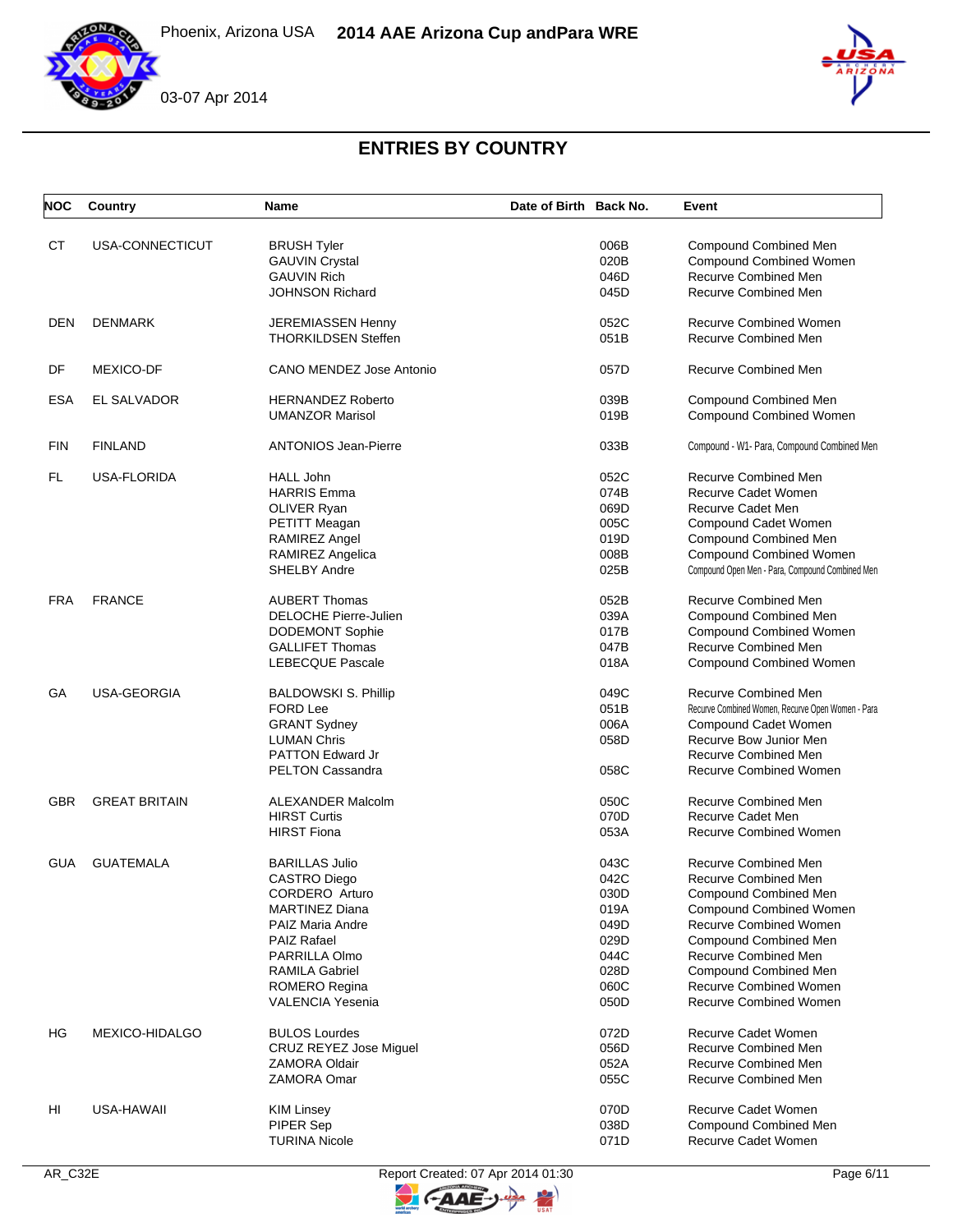





| <b>NOC</b> | Country               | Name                         | Date of Birth Back No. | Event                                               |
|------------|-----------------------|------------------------------|------------------------|-----------------------------------------------------|
| IA         | USA-IOWA              | <b>BISINGER Zackary</b>      | 057C                   | Recurve Combined Men                                |
|            |                       | <b>OLSON Alexander</b>       | 058C                   | <b>Recurve Combined Men</b>                         |
| ID         | USA-IDAHO             | <b>ANDERSON Steve</b>        | 036A                   | Compound Combined Men                               |
|            |                       | KIM Joony                    | 072B                   | Recurve Cadet Men                                   |
|            |                       | <b>PERRY Robert</b>          | 050B                   | Recurve Combined Men, Recurve Open Men - Para       |
|            |                       | <b>RIDENOUR Marc</b>         | 034A                   | Compound Combined Men                               |
| IL         | USA-ILLINOIS          | <b>TIMPANARO Dennis</b>      | 048C                   | <b>Recurve Combined Men</b>                         |
|            |                       | <b>WIFLER Alex</b>           | 049A                   | Recurve Combined Men                                |
| <b>ISV</b> | <b>VIRGIN ISLANDS</b> | <b>ABERNATHY Anne</b>        | 054C                   | <b>Recurve Combined Women</b>                       |
| ITA        | <b>ITALY</b>          | <b>FRANGILLI Michele</b>     | 035D                   | Recurve Combined Men                                |
|            |                       | <b>GALIAZZO Marco</b>        | 034D                   | <b>Recurve Combined Men</b>                         |
|            |                       | LIONETTI Pia Carmen Maria    | 047B                   | <b>Recurve Combined Women</b>                       |
|            |                       | <b>MANDIA Claudia</b>        | 046B                   | <b>Recurve Combined Women</b>                       |
|            |                       | <b>MANDIA Massimiliano</b>   | 037D                   | <b>Recurve Combined Men</b>                         |
|            |                       | <b>MELOTTO Luca</b>          | 036D                   | <b>Recurve Combined Men</b>                         |
|            |                       | <b>NESPOLI Mauro</b>         | 038D                   | <b>Recurve Combined Men</b>                         |
|            |                       | <b>PAGNI Sergio</b>          | 038A                   | <b>Compound Combined Men</b>                        |
|            |                       | <b>SARTORI</b> Guendalina    | 048B                   | <b>Recurve Combined Women</b>                       |
|            |                       | <b>TONELLI Amedeo</b>        | 039D                   | Recurve Combined Men                                |
| <b>JPN</b> | <b>JAPAN</b>          | AJIMA Yutaka                 | 040B                   | Recurve Open Men - Para, Recurve Combined Men       |
|            |                       | <b>HIRASAWA Nako</b>         | 018B                   | Compound Combined Women, Compound Open Women - Para |
|            |                       | <b>TAMAI Fumihiro</b>        | 036C                   | Recurve Combined Men                                |
|            |                       | WATANABE Masayoshi           | 037C                   | Recurve Open Men - Para, Recurve Combined Men       |
| <b>KOR</b> | <b>KDVSC-KOREA</b>    | CHOI Jeung Youn              | 031B                   | Recurve Open Men - Para, Recurve Combined Men       |
|            |                       | GO Sung Kil                  | 012B                   | Compound Open Men - Para, Compound Combined Men     |
|            |                       | JUNG Young Joo               | 032B                   | Recurve Open Men - Para, Recurve Combined Men       |
|            |                       | <b>KOO Dongsub</b>           | 009B                   | Compound - W1- Para, Compound Combined Men          |
|            |                       | KOO Ja Yong                  | 033B                   | Recurve Open Men - Para, Recurve Combined Men       |
|            |                       | KWEON Hyun Ju                | 013B                   | Compound Open Men - Para, Compound Combined Men     |
|            |                       | <b>LEE Chel Soo</b>          | 010B                   | Compound Open Men - Para, Compound Combined Men     |
|            |                       | PARK Hong Jo                 |                        | Recurve Combined Men                                |
|            |                       | SON Sung Sik                 | 011B                   | Compound Combined Men, Compound Open Men - Para     |
| KS         | <b>USA-KANSAS</b>     | <b>CROOK Dahlia</b>          | 004C                   | Compound Cadet Women                                |
| МA         | USA-MASSACHUSETTS     | BELL Jimmy                   | 005C                   | Compound Cadet Men                                  |
|            |                       | <b>BUSWELL Alice</b>         | 070B                   | Recurve Cadet Women                                 |
|            |                       | <b>FOWLE Brandon</b>         | 072D                   | Recurve Cadet Men                                   |
|            |                       | <b>GIANOS Sarah</b>          | 005B                   | Compound Cadet Women                                |
|            |                       | <b>KENNEDY Jason</b>         | 022D                   | Compound Combined Men                               |
|            |                       | <b>TURMEL Kevin</b>          | 024D                   | <b>Compound Combined Men</b>                        |
|            |                       | VISCO Brian                  | 026C                   | Compound Combined Men                               |
|            |                       | <b>WILKIN Joe</b>            | 023D                   | Compound Combined Men                               |
|            |                       | <b>YUE Kai-Lou</b>           | 071B                   | Recurve Cadet Women                                 |
| MD         | <b>USA-MARYLAND</b>   | <b>BENNETT Victoria</b>      | 050C                   | <b>Recurve Combined Women</b>                       |
|            |                       | <b>BITNER-PARISH Matthew</b> | 074B                   | Recurve Cadet Men                                   |
|            |                       | <b>GILBERT Michelle</b>      | 049C                   | <b>Recurve Combined Women</b>                       |
|            |                       | <b>KOVAL Jill</b>            | 007D                   | <b>Compound Combined Women</b>                      |
| ME         | USA-MAINE             | <b>CYR Gabrielle</b>         | 006C                   | <b>Compound Combined Women</b>                      |
|            |                       | EILINGER Hayden              | 005D                   | Compound Cadet Men                                  |
|            |                       | LOXTERKAMP Elizabeth         | 060B                   | <b>Recurve Combined Women</b>                       |



AAE

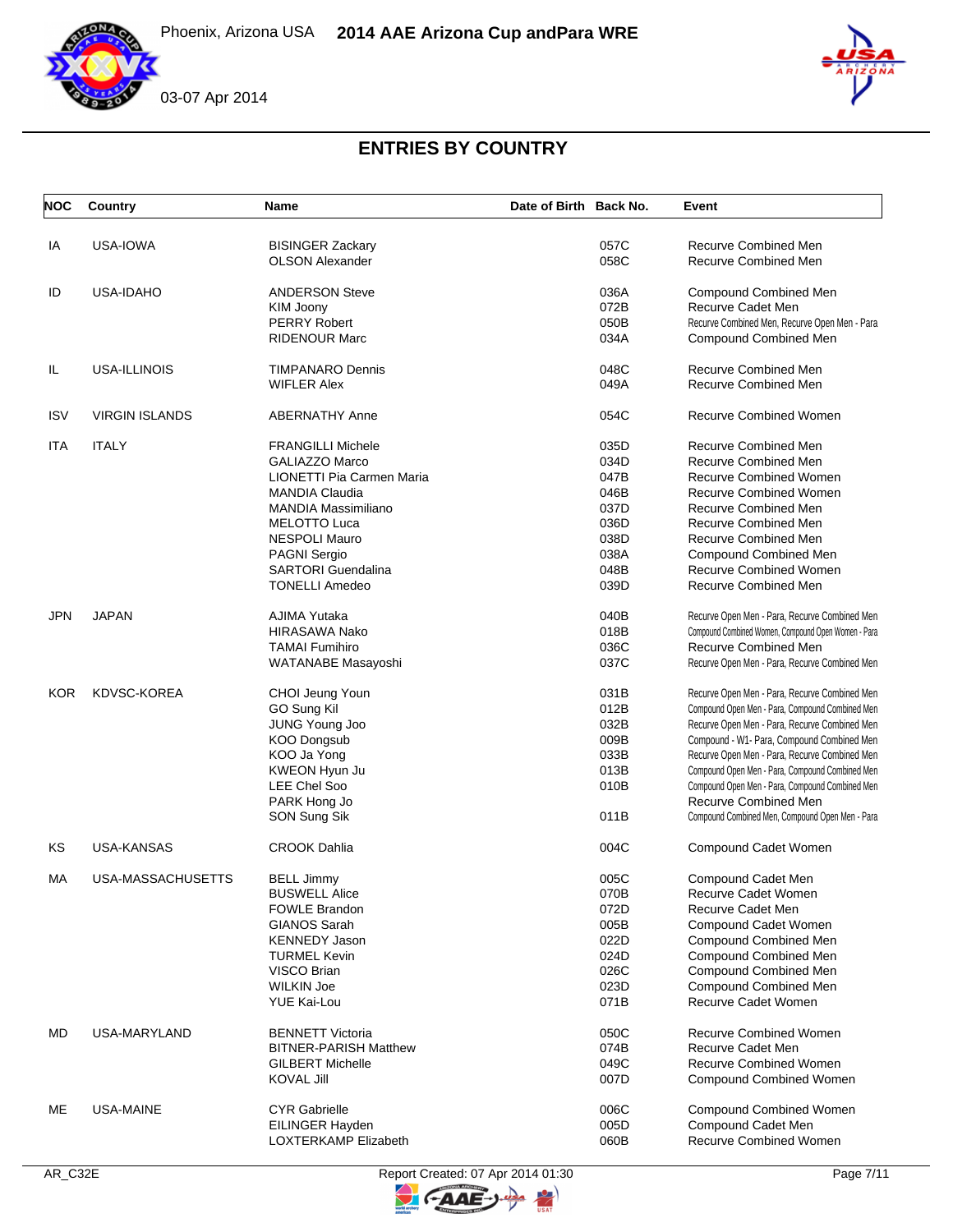



# **ENTRIES BY COUNTRY**

| <b>NOC</b> | Country             | <b>Name</b>                 | Date of Birth Back No. |      | Event                                           |
|------------|---------------------|-----------------------------|------------------------|------|-------------------------------------------------|
| <b>MEX</b> | <b>MEXICO</b>       | <b>ALVARADO Gerardo</b>     |                        | 019C | Compound Combined Men                           |
|            |                     |                             |                        |      |                                                 |
|            |                     | <b>ALVAREZ Luis Antonio</b> |                        | 027B | Recurve Combined Men                            |
|            |                     | <b>AVITIA Mariana</b>       |                        | 046C | <b>Recurve Combined Women</b>                   |
|            |                     | <b>BAYARDO Gabriela</b>     |                        | 044C | <b>Recurve Combined Women</b>                   |
|            |                     | <b>CARDOSO Mario</b>        |                        | 018C | Compound Combined Men                           |
|            |                     | CASTILLO Ali Citlali        |                        | 012A | Compound Combined Women                         |
|            |                     | CHÀVEZ Julia                |                        | 048C | <b>Recurve Combined Women</b>                   |
|            |                     | <b>DEL VALLE Daniel K</b>   |                        | 023C | <b>Compound Combined Men</b>                    |
|            |                     | FIERRO Julio                |                        | 025C | Compound Combined Men                           |
|            |                     | <b>GARCIA Mariana</b>       |                        | 043C | Recurve Combined Women                          |
|            |                     | GONZALEZ Gina L.            |                        | 041C | <b>Recurve Combined Women</b>                   |
|            |                     |                             |                        |      |                                                 |
|            |                     | <b>GONZALEZ Ivan</b>        |                        | 029B | <b>Recurve Combined Men</b>                     |
|            |                     | <b>GONZALEZ Rodolfo</b>     |                        | 021C | Compound Combined Men                           |
|            |                     | <b>HERNANDEZ Martha C.</b>  |                        | 016A | Compound Combined Women                         |
|            |                     | <b>JAIME Hafid</b>          |                        | 020C | Compound Combined Men                           |
|            |                     | <b>MADRID Alexis</b>        |                        | 017A | <b>Compound Combined Women</b>                  |
|            |                     | <b>MEDINA Adolfo</b>        |                        | 022C | Compound Combined Men                           |
|            |                     | <b>MERINO Brenda</b>        |                        | 015A | <b>Compound Combined Women</b>                  |
|            |                     |                             |                        | 042C |                                                 |
|            |                     | <b>MURILLO Alba</b>         |                        |      | Recurve Combined Women                          |
|            |                     | OCHOA Linda                 |                        | 013A | <b>Compound Combined Women</b>                  |
|            |                     | <b>PARMENTIER Laurent</b>   |                        | 026B | <b>Recurve Combined Men</b>                     |
|            |                     | QUEVEDO Cecilio E.          |                        | 024C | <b>Compound Combined Men</b>                    |
|            |                     | RODRIGUEZ Karime            |                        | 047C | <b>Recurve Combined Women</b>                   |
|            |                     | RODRIGUEZ Katya S.          |                        | 009A | <b>Compound Combined Women</b>                  |
|            |                     | SANDOVAL Fernada Del R.     |                        | 011A | <b>Compound Combined Women</b>                  |
|            |                     | <b>SERRANO Juan Rene</b>    |                        | 025B | Recurve Combined Men                            |
|            |                     | <b>TAPIA Luis</b>           |                        | 030B | <b>Recurve Combined Men</b>                     |
|            |                     |                             |                        |      |                                                 |
|            |                     | <b>URIBE Orlando</b>        |                        | 028B | Recurve Combined Men                            |
|            |                     | VALENCIA Alejandra          |                        | 045C | <b>Recurve Combined Women</b>                   |
|            |                     | VELEZ Luis Eduardo          |                        | 023B | <b>Recurve Combined Men</b>                     |
|            |                     | <b>VIVAS Pedro</b>          |                        | 024B | Recurve Combined Men                            |
|            |                     | ZAMORA Valeria M.           |                        | 010A | Compound Combined Women                         |
| MI         | <b>USA-MICHIGAN</b> | <b>BAILEY Joseph</b>        |                        | 036C | Compound Open Men - Para, Compound Combined Men |
|            |                     | <b>ERTLE Grace</b>          |                        | 007C | Compound Combined Women                         |
| MN         | USA-MINNESOTA       | <b>GALVEZ Tito</b>          |                        | 037B | Compound Bow Senior Men                         |
|            |                     | <b>MENKE Matthew</b>        |                        | 003D | Compound Cadet Men                              |
|            |                     |                             |                        |      |                                                 |
| MO         | USA-MISSOURI        | FITZGERALD Ryan             |                        | 020D | Compound Combined Men                           |
|            |                     |                             |                        |      |                                                 |
|            |                     | <b>GRELLNER Janis</b>       |                        | 053C | <b>Recurve Combined Women</b>                   |
|            |                     | <b>LEAR Charles</b>         |                        | 027B | Compound - W1- Para, Compound Combined Men      |
|            |                     | <b>THORNTON Lance</b>       |                        | 021D | Compound Open Men - Para, Compound Combined Men |
| MT         | <b>USA-MONTANA</b>  | <b>JURENKA Jahna</b>        |                        | 021A | <b>Compound Combined Women</b>                  |
| <b>NC</b>  | USA-NORTH CAROLINA  | <b>EATON Allison</b>        |                        | 051C | <b>Recurve Combined Women</b>                   |
| <b>NJ</b>  | USA-NEW JERSEY      | <b>DIAB Bernadette</b>      |                        | 021B | Compound Combined Women                         |
|            |                     | <b>HELLER Alexis</b>        |                        | 008D | Compound Combined Women                         |
|            |                     | <b>HELLER Courtney</b>      |                        | 004B | Compound Cadet Women                            |
|            |                     | <b>MARINO Anthony</b>       |                        | 050A | Recurve Combined Men                            |
|            |                     |                             |                        |      |                                                 |
|            |                     | <b>THOMPSON Jeffrey</b>     |                        | 036D | Compound Combined Men                           |
| NL         | MEXICO-NUEVO LEON   | VÁZQUEZ Paulina             |                        | 057D | Recurve Combined Women                          |
| ΝM         | USA-NEW MEXICO      | COX Cassidy                 |                        | 003B | Compound Cadet Women                            |
|            |                     | <b>LIMBOURNE Scott</b>      |                        | 038B | Compound Combined Men                           |

 $\blacktriangleright$ 

**CAAE**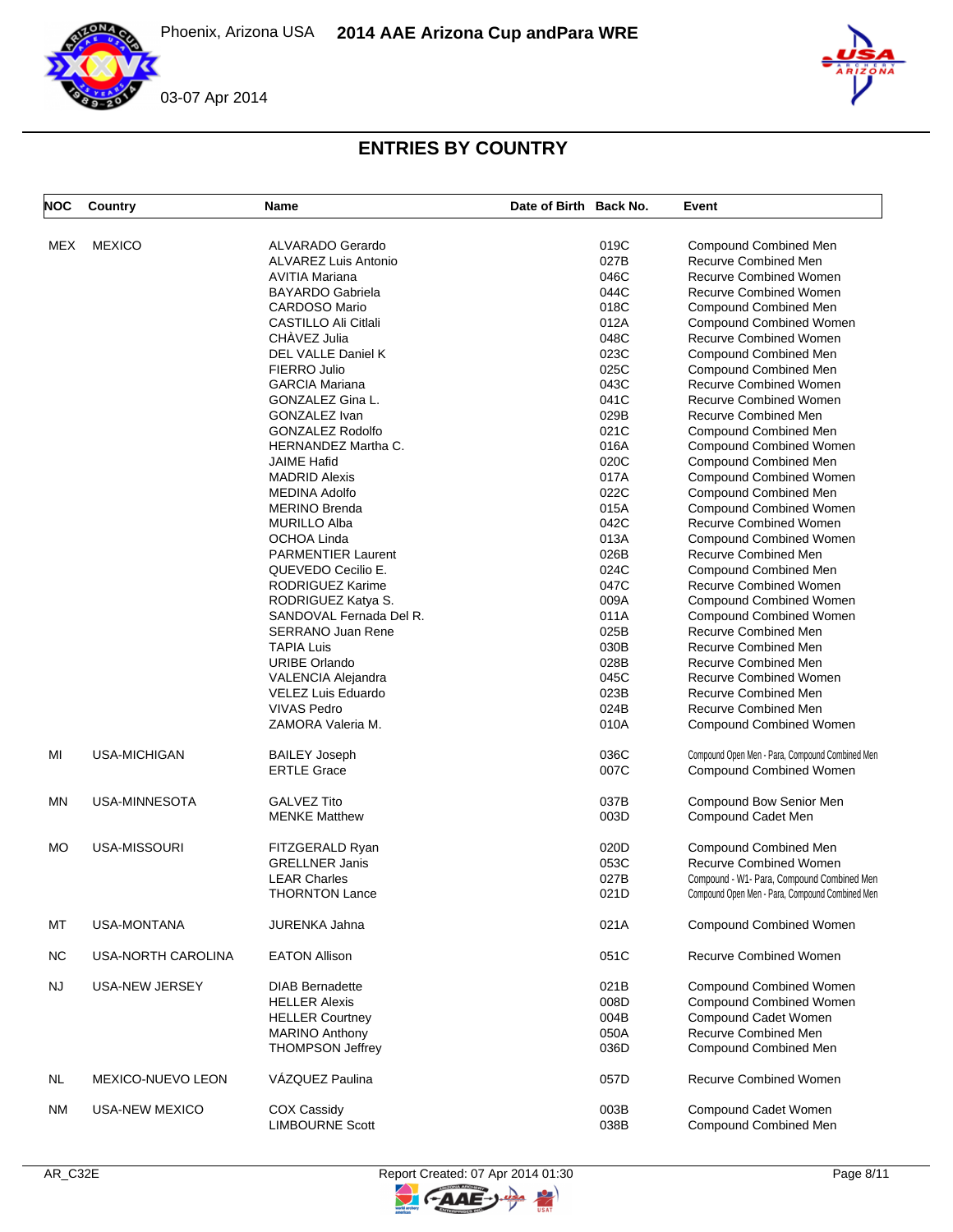





| <b>NOC</b> | Country              | <b>Name</b>                | Date of Birth Back No. | Event                                             |
|------------|----------------------|----------------------------|------------------------|---------------------------------------------------|
| <b>NV</b>  | <b>USA-NEVADA</b>    | <b>HILL Chris</b>          | 051C                   | <b>Recurve Combined Men</b>                       |
|            |                      | <b>SEWALL Arthur</b>       | 036B                   | Compound Combined Men                             |
| NY         | <b>USA-NEW YORK</b>  | CHU Tung Ying              | 053D                   | <b>Recurve Combined Women</b>                     |
|            |                      | <b>LAZAROFF Brett</b>      | 041D                   | Recurve Combined Men                              |
|            |                      | MCGLYN Joseph              | 042D                   | Recurve Combined Men                              |
|            |                      | <b>MCMENEMAY Dillon</b>    | 059B                   | <b>Recurve Combined Men</b>                       |
|            |                      | PALUMBO Timothy            | 043D                   | Recurve Open Men - Para, Recurve Combined Men     |
| OH         | <b>USA-OHIO</b>      | <b>CORLEY Jason</b>        | 032C                   | Compound Combined Men                             |
|            |                      | <b>LANE Daniel</b>         | 031C                   | Compound Combined Men                             |
|            |                      | PFISTER Jason              | 047D                   | Recurve Combined Men                              |
|            |                      | <b>SHEDROFF Noah</b>       | 068D                   | <b>Recurve Cadet Men</b>                          |
|            |                      | <b>SMITH Isabelle</b>      | 072B                   | Recurve Cadet Women                               |
|            |                      | <b>WUKIE Jacob</b>         | 048D                   | <b>Recurve Combined Men</b>                       |
| <b>OK</b>  | <b>USA-OKLAHOMA</b>  | <b>CANADAY Allie</b>       | 004D                   | Compound Cadet Women                              |
|            |                      | <b>NEWMAN Blaise</b>       | 059C                   | <b>Recurve Combined Women</b>                     |
|            |                      | <b>WOLFE Russell</b>       | 049B                   | Recurve Open Men - Para, Recurve Combined Men     |
| <b>OR</b>  | USA-OREGON           | <b>AUDEH Maurice</b>       | 031D                   | Compound Combined Men                             |
|            |                      | <b>CLAYTON Jesse</b>       | 003B                   | Compound Cadet Men                                |
|            |                      | <b>ENGLISH Ben</b>         | 032D                   | <b>Compound Combined Men</b>                      |
|            |                      | OFFCHISS Cody              | 070B                   | <b>Recurve Cadet Men</b>                          |
| PA         | USA-PENNSYLVANIA     | <b>BROADWATER Jesse</b>    | 038C                   | Compound Combined Men                             |
|            |                      | <b>COLIN Christie</b>      | 018C                   | Compound Combined Women                           |
|            |                      | <b>HOUSER David</b>        | 006D                   | <b>Compound Combined Men</b>                      |
|            |                      | <b>LAWTON Ralph</b>        | 071B                   | Recurve Cadet Men                                 |
|            |                      | <b>MARCOZZI Gabriel</b>    | 005B                   | Compound Cadet Men                                |
|            |                      | <b>MICHEL Lindsay</b>      | 005D                   | Compound Bow Cadet Women                          |
| <b>PAN</b> | <b>PANAMA</b>        | <b>LEE Matias</b>          | 069B                   | <b>Recurve Cadet Men</b>                          |
| PU         | <b>MEXICO-PUEBLA</b> | <b>LOPEZ Abril</b>         | 009D                   | <b>Compound Combined Women</b>                    |
| <b>RUS</b> | <b>RUSSIA</b>        | PAVLOV Vadim               | 051A                   | <b>Recurve Combined Men</b>                       |
| SC         | USA-SOUTH CAROLINA   | KISS-JOHNSON Kinga         | 054B                   | Recurve Combined Women, Recurve Open Women - Para |
|            |                      | THOMPSON Benjamin          | 034B                   | Compound Open Men - Para, Compound Combined Men   |
|            |                      | <b>WALLACE Teresa</b>      | 045B                   | Recurve Combined Women, Recurve Open Women - Para |
| <b>TN</b>  | <b>USA-TENNESSEE</b> | <b>BEAUBOUEF Chance</b>    | 035A                   | Compound Bow Senior Men                           |
|            |                      | <b>GUNTERMAN Elizabeth</b> | 073B                   | Recurve Cadet Women                               |
|            |                      | <b>SEIBERT Alexis</b>      | 006D                   | <b>Compound Combined Women</b>                    |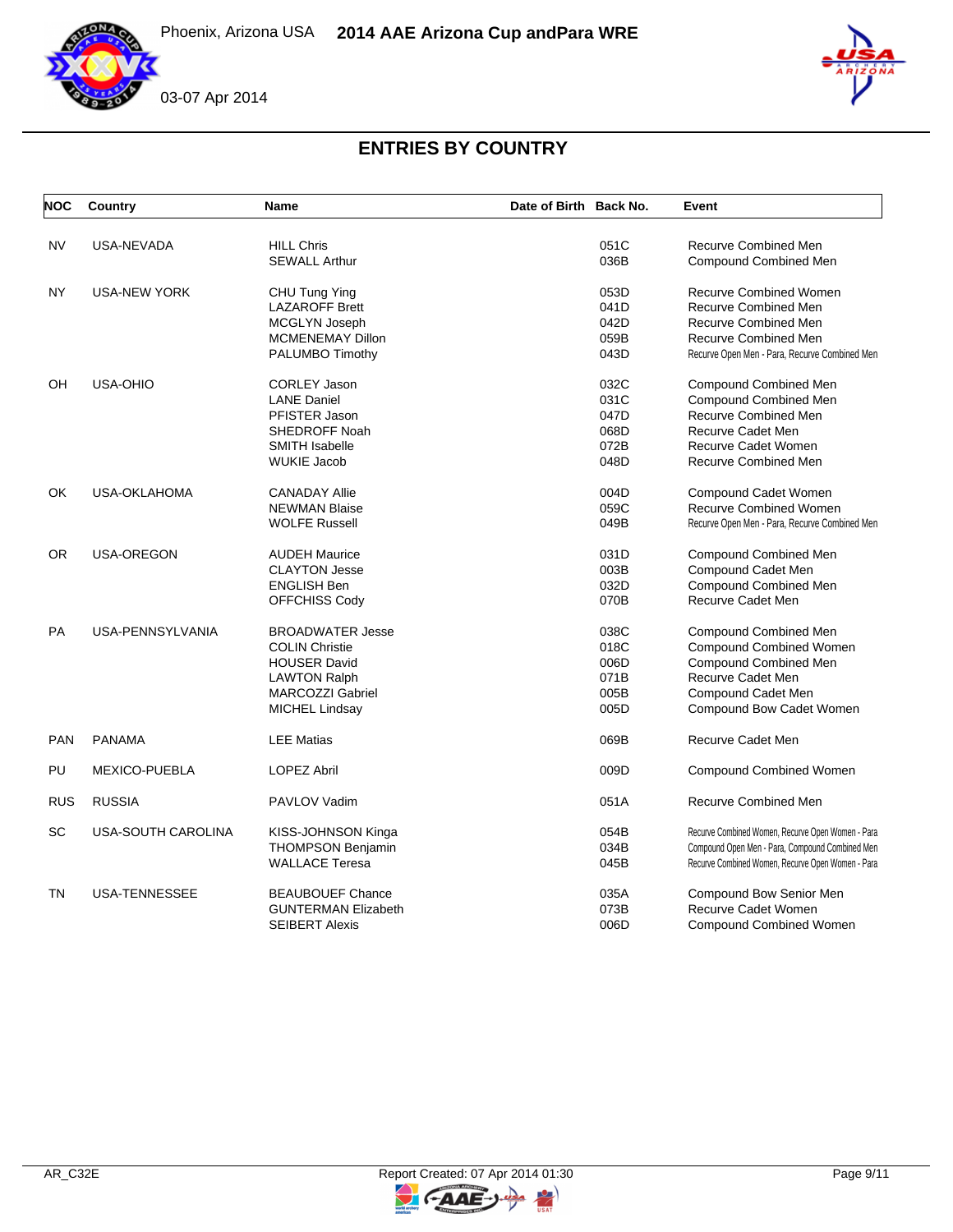

| <b>NOC</b> | Country              | <b>Name</b>               | Date of Birth Back No. |      | Event                                                    |
|------------|----------------------|---------------------------|------------------------|------|----------------------------------------------------------|
| <b>TX</b>  | <b>USA-TEXAS</b>     | <b>AKIN Travis</b>        |                        | 029D | <b>Recurve Combined Men</b>                              |
|            |                      | <b>BRAENDLE Gus</b>       |                        | 067D | <b>Recurve Cadet Men</b>                                 |
|            |                      | <b>DUPREE Lori</b>        |                        | 044D | Recurve Combined Women, Recurve Open Women - Para        |
|            |                      | <b>EDWARDS Shannon</b>    |                        | 042D | <b>Recurve Combined Women</b>                            |
|            |                      |                           |                        | 027D | <b>Recurve Combined Men</b>                              |
|            |                      | <b>FORTENBERRY Ryan</b>   |                        |      |                                                          |
|            |                      | <b>GESHER Hugh</b>        |                        | 023D | Recurve Combined Men                                     |
|            |                      | <b>GREEN Tyler</b>        |                        | 006C | <b>Compound Combined Men</b>                             |
|            |                      | <b>HARDY Jennifer</b>     |                        | 041D | <b>Recurve Combined Women</b>                            |
|            |                      | <b>KOCUREK Zachary</b>    |                        | 066D | <b>Recurve Cadet Men</b>                                 |
|            |                      | <b>KOEHL Heather</b>      |                        | 043D | <b>Recurve Combined Women</b>                            |
|            |                      | <b>MCADAMS</b> Georgia    |                        | 002B | Compound Cadet Women                                     |
|            |                      | PHETTEPLACE Enoch         |                        | 029A | Compound Combined Men                                    |
|            |                      | <b>REQUA Matthew</b>      |                        | 026D | <b>Recurve Combined Men</b>                              |
|            |                      | <b>RIVERA Louie</b>       |                        | 028A | Compound Combined Men                                    |
|            |                      | SHEWCHUK John             |                        | 028D | Recurve Combined Men                                     |
|            |                      | <b>SPANGLER Andrew</b>    |                        | 026A | <b>Compound Combined Men</b>                             |
|            |                      | <b>TAYLOR Dacota</b>      |                        | 030A | Compound Combined Men                                    |
|            |                      | <b>WARRINGTON Shelby</b>  |                        | 001B | Compound Bow Cadet Women                                 |
|            |                      | <b>WEBB Stacy</b>         |                        | 024D | <b>Recurve Combined Men</b>                              |
|            |                      | <b>WUNDERLE Victor</b>    |                        | 025D | <b>Recurve Combined Men</b>                              |
| <b>USA</b> | <b>UNITED STATES</b> | <b>BENNETT Eric</b>       |                        | 023B | Compound Open Men - Para, Compound Combined Men          |
|            |                      | <b>BROWN Mackenzie</b>    |                        | 046D | <b>Recurve Combined Women</b>                            |
|            |                      | <b>CUSICK Jeremiah</b>    |                        | 037A | Recurve Combined Men                                     |
|            |                      | <b>DEATON Bridger</b>     |                        | 031B | Compound Combined Men                                    |
|            |                      | <b>GELLENTHIEN Braden</b> |                        | 032B | Compound Combined Men                                    |
|            |                      | <b>GIBILARO Ariel</b>     |                        | 048D | <b>Recurve Combined Women</b>                            |
|            |                      | <b>JONES Erika</b>        |                        | 014A | <b>Compound Combined Women</b>                           |
|            |                      | <b>KAMINSKI Jake</b>      |                        | 039A | <b>Recurve Combined Men</b>                              |
|            |                      | <b>KLIMITCHEK Collin</b>  |                        | 038A | Recurve Combined Men                                     |
|            |                      | <b>LANCE Sarah</b>        |                        | 015B |                                                          |
|            |                      | <b>LORIG Khatuna</b>      |                        | 048A | Compound Combined Women<br><b>Recurve Combined Women</b> |
|            |                      |                           |                        |      |                                                          |
|            |                      | MICKELBERRY Erin          |                        | 047D | <b>Recurve Combined Women</b>                            |
|            |                      | <b>SENA Jeff</b>          |                        | 014B | Compound Open Men - Para, Compound Combined Men          |
|            |                      | <b>STUTZMAN Matt</b>      |                        | 035B | Compound Open Men - Para, Compound Combined Men          |
|            |                      | VAN NATTA Jamie           |                        | 016B | <b>Compound Combined Women</b>                           |
|            |                      | <b>WILDE Reo</b>          |                        | 030B | Compound Combined Men                                    |
| <b>USK</b> | <b>USA-KOREA</b>     | CHO Soo Min               |                        | 068D | Recurve Cadet Women                                      |
|            |                      | CHOI Yoonseo              |                        | 069D | <b>Recurve Cadet Women</b>                               |
|            |                      | <b>CHUN Saewon</b>        |                        | 057B | <b>Recurve Combined Women</b>                            |
|            |                      | JEH Se Eun                |                        | 066D | Recurve Bow Cadet Women                                  |
|            |                      | KIM Dong Myung            |                        | 053B | <b>Recurve Combined Women</b>                            |
|            |                      | KIM Min Ki                |                        | 059C | Recurve Combined Men                                     |
|            |                      | KIM Sang Hyo              |                        | 064B | <b>Recurve Cadet Men</b>                                 |
|            |                      | <b>LEE Donghyeon</b>      |                        | 063B | <b>Recurve Cadet Men</b>                                 |
|            |                      | LEE Ha Hyun               |                        | 065B | Recurve Cadet Men                                        |
|            |                      | LEE Sean                  |                        | 066B | <b>Recurve Cadet Men</b>                                 |
|            |                      | <b>NA Hyewon</b>          |                        | 067D | <b>Recurve Cadet Women</b>                               |
|            |                      | <b>PARK Hyeongeun</b>     |                        | 058B | <b>Recurve Combined Women</b>                            |
|            |                      |                           |                        |      |                                                          |